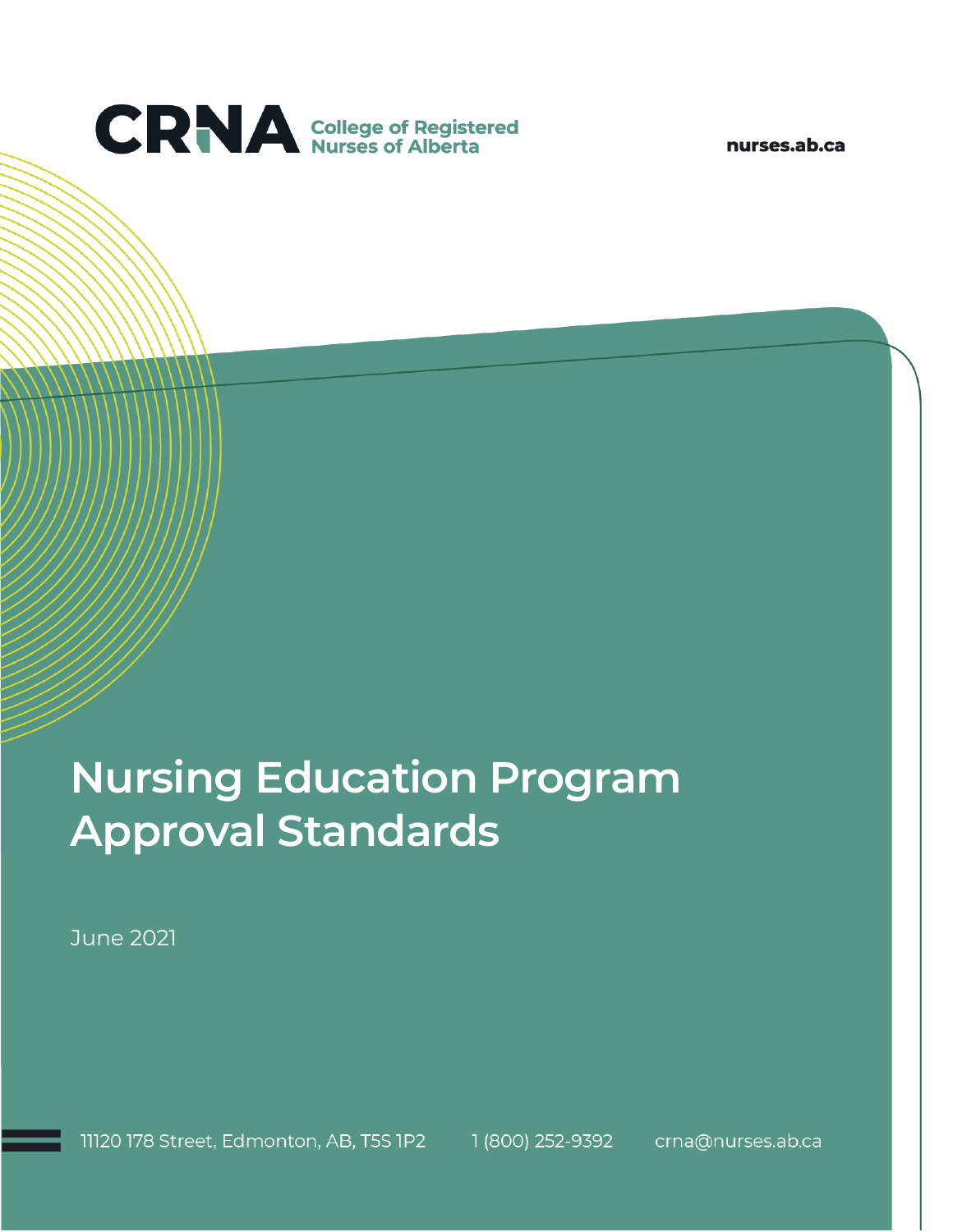



Approved by the College and Association of Registered Nurses of Alberta (CARNA) Council, June 2021.

CARNA is operating as the College of Registered Nurses of Alberta (CRNA).

Use of this document is permitted for the purposes of education, research, private study or reference.

Ensure you are using the current version of this document by visiting our website.

College of Registered Nurses of Alberta 11120 – 178 Street Edmonton, AB T5S 1P2

Phone: 780.451.0043 (in Edmonton) or 1.800.252.9392 (Canada-wide) Fax: 780.452.3276 Email: *[practice@nurses.ab.ca](mailto:practice@nurses.ab.ca)* Website: *[nurses.ab.ca](http://www.nurses.ab.ca/)*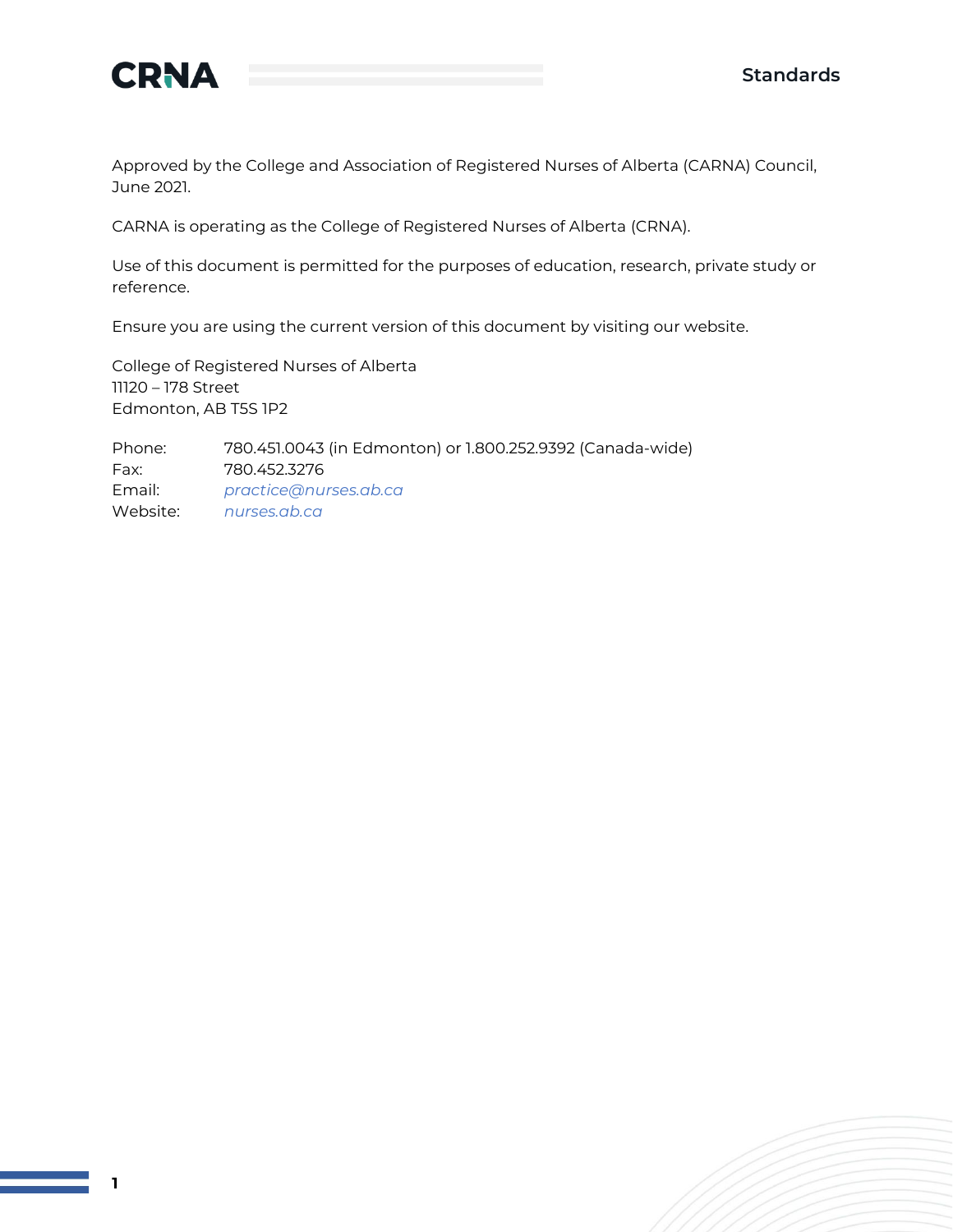

### **Table of Contents**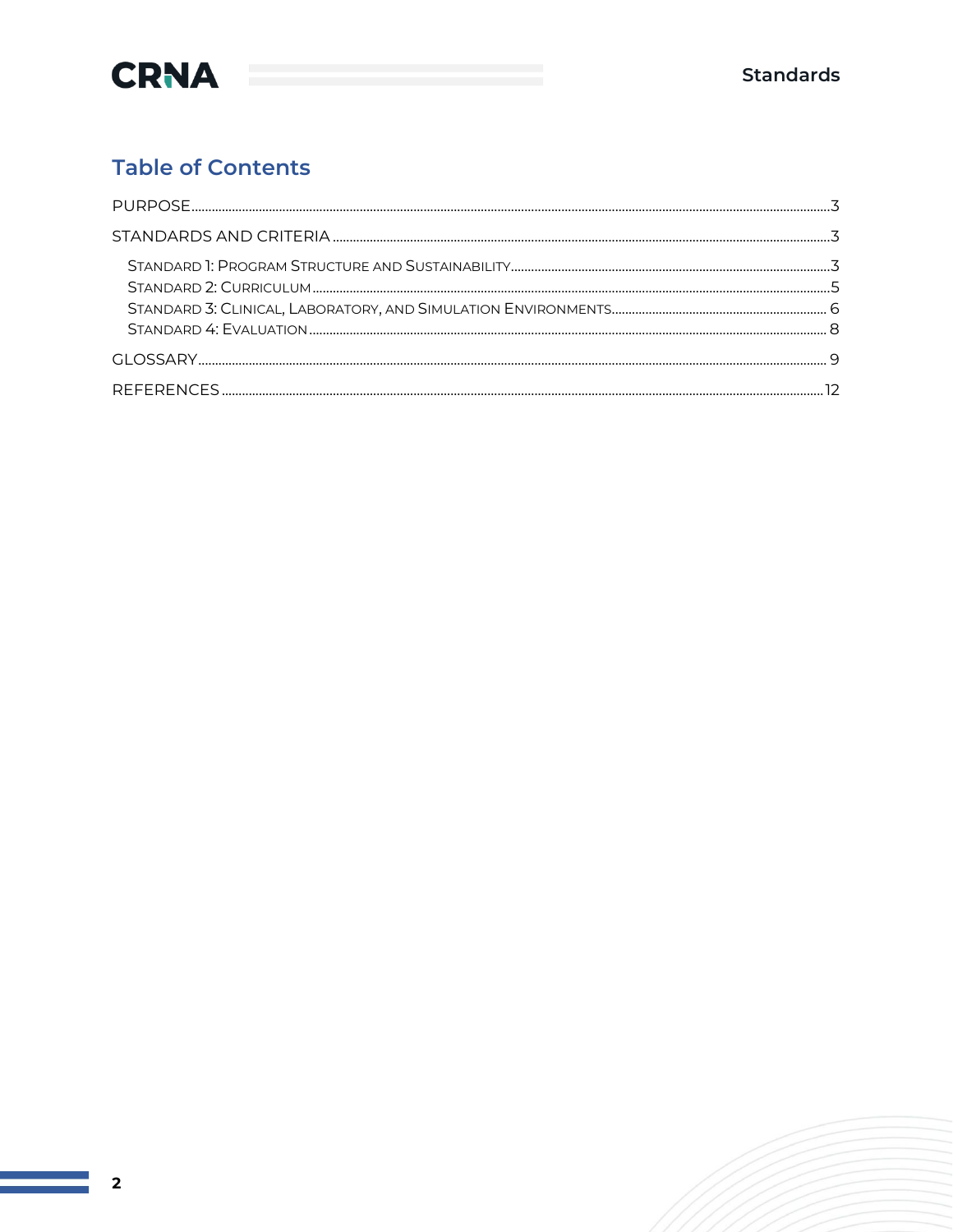# **CRNA**

## **Purpose**

The Nursing Education Program Approval Committee (NEPAC) is established as permitted by Section 3(1)(f) of the *Health Professions Act* and pursuant to the CARNA *Bylaws*. Bylaw 26 outlines the authority of NEPAC to establish the minimum nursing education program approval **STANDARDS**<sup>1</sup> and **CRITERIA** required to obtain and maintain the designation of an approved nursing education **PROGRAM** (CARNA, 2021).

The *Nursing Education Program Approval Standards* contain the standards and criteria developed by NEPAC and approved by CARNA's Council. The four standards must be met for a nursing education program to obtain the designation of an approved nursing education program in Alberta. The criteria represent the outcomes that must be achieved to meet a particular nursing education standard. A nursing education standard cannot be achieved if each criterion has not been met. The representatives from the educational institutions are responsible for providing complete evidence that demonstrates the nursing education standards are being or will be met as part of the approval process to obtain or maintain the designation of an approved nursing education program.

# **Standards and Criteria**

### **Standard 1: Program Structure and Sustainability**

The nursing education program has sufficient structures and resources (human, physical, technological, and fiscal) for program sustainability, and supports **NURSING STUDENTS** in the nursing education program leading to;

- initial entry-to-practice as an RN;
- re-entry-to-practice as an RN; or
- initial entry-to-practice as an NP.

#### **Criteria**

<sup>1</sup> Words or phrases in **BOLD CAPITALS** upon first mention are defined in the glossary.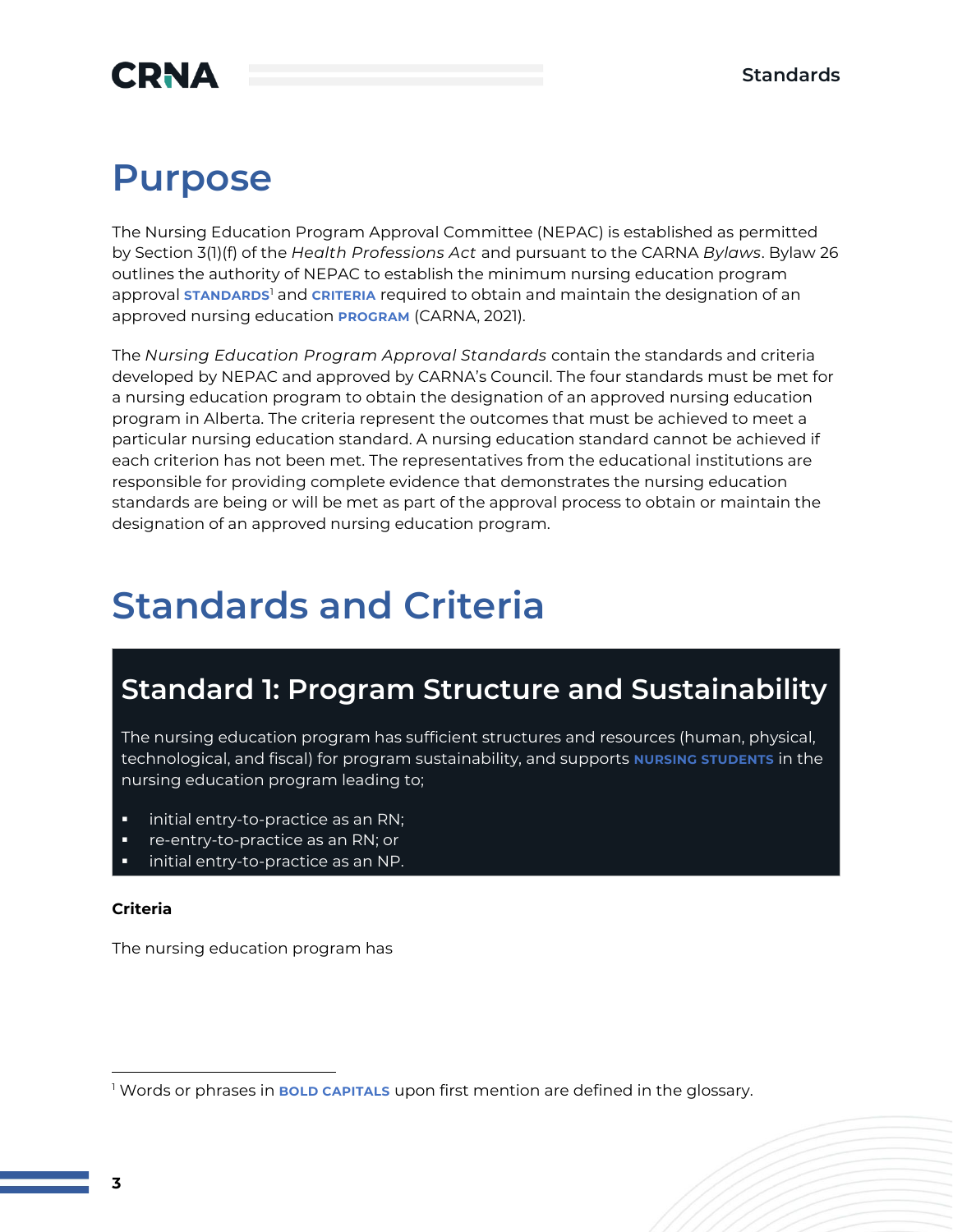

- **1.1** an organizational structure and processes that outline the accountability of leadership regarding human resources, records management, finances, **CURRICULUM**, and policies;
- **1.2** clearly defined governance structures that include all internal and external committees that directly impact the nursing education program;
- **1.3** processes to continually monitor the availability of resources to optimize nursing student achievement of the **COURSE OBJECTIVES**, **PROGRAM OUTCOMES**, and **ENTRY-LEVEL COMPETENCIES**, and adjust for factors such as attrition and enrollment numbers;
- **1.4** policies, resources, and strategies available to enable nursing student and nursing **FACULTY** member success;
- **1.5** established minimum admission requirements
	- **1.5.1** in the nursing education program leading to initial entry-to-practice as an RN, of a 30 level (or equivalent) English, Mathematics, two science courses, and one other course, and a minimum entrance grade point average, or
	- **1.5.2** in the nursing education program leading to initial entry-to-practice as an NP, of a baccalaureate degree in nursing, a minimum of 4500 hours of RN practice in the practice focus (i.e., family/all ages, adult, child, neonatal), and a **REGULATED MEMBER** in good standing and holds an active RN practice permit in a Canadian jurisdiction;
- **1.6** a strategy to inform individuals, who are applying to a nursing education program leading to initial entry-to-practice as an RN, of the **REQUISITE SKILLS AND ABILITIES** for *Becoming an RN in Alberta* (2021);
- **1.7** a sufficient number of faculty members who have the required qualifications for the nursing education program, the course(s) they teach, and who are knowledgeable, skilled, and **COMPETENT**
	- **1.7.1** in the nursing education program leading to initial entry and re-entry-topractice as an RN, the nursing faculty members have a baccalaureate degree in nursing to teach **NURSING THEORY** and **NURSING PRACTICE**,
	- **1.7.2** in the nursing education program leading to initial entry-to-practice as an NP, the nursing faculty members have a graduate degree in nursing to teach NP theory and practice, and
	- **1.7.3** nursing faculty members who conduct **SIMULATION-BASED EXPERIENCES** are qualified, competent, and receive ongoing education, training, and/or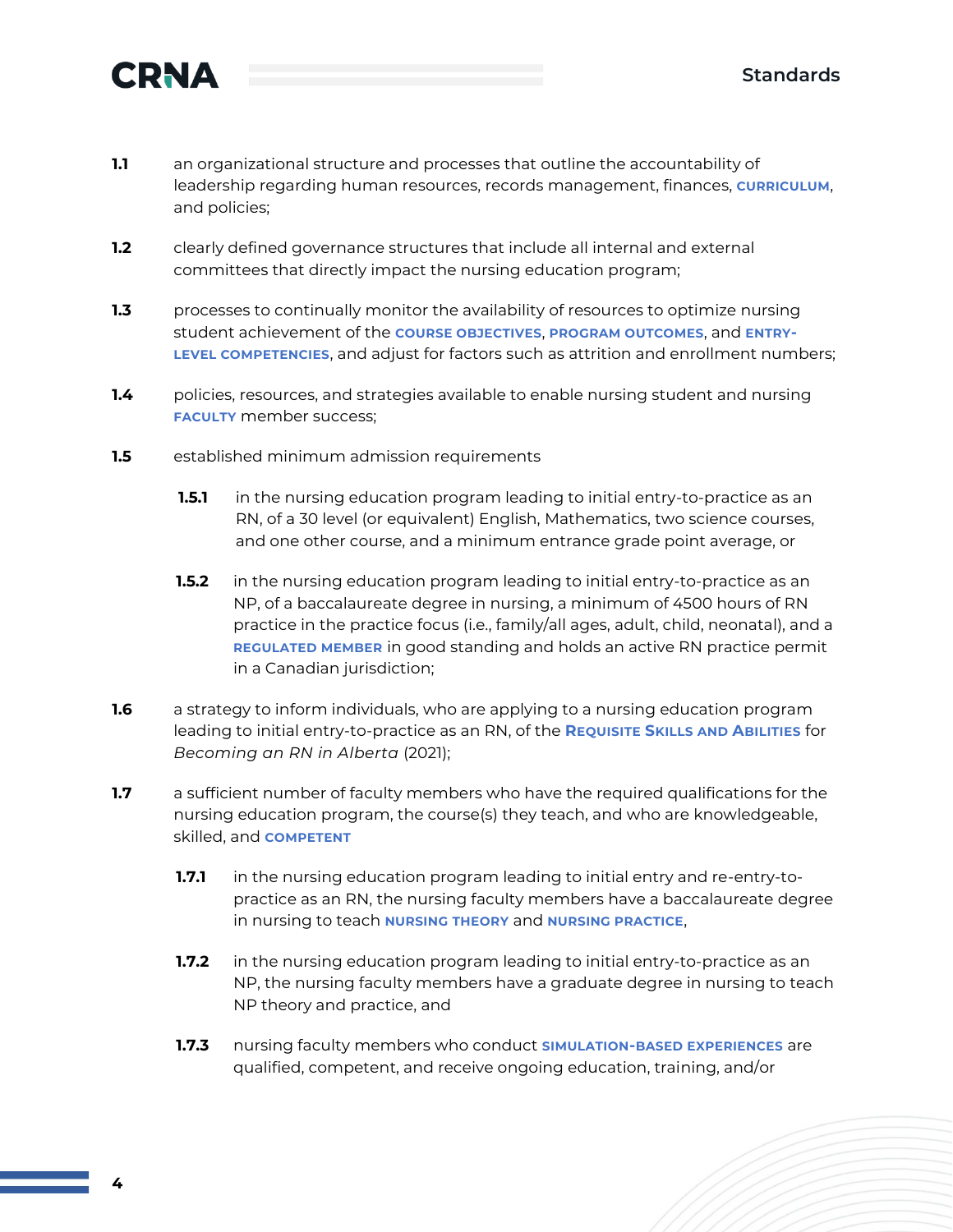

certification to maintain their **COMPETENCE** to conduct **SIMULATION** and debriefing in simulation;

- **1.8** an established process for annual verification that faculty members, who are under the *Health Professions Act* (HPA), are regulated members in good standing with their respective regulatory college
	- **1.8.1** in the nursing education program leading to initial entry and re-entry-topractice as an RN, the nursing faculty members who teach nursing theory and nursing practice are regulated members in good standing and hold an active practice permit with CARNA,
	- **1.8.2** in the nursing education program leading to initial entry-to-practice as an NP, the nursing faculty members who teach NP theory and practice are regulated members in good standing and hold an active practice permit with CARNA; and
- **1.9** written contracts with external clinical, simulation, and learning facilities. These contracts are specific to the expectations, roles, and responsibilities of the parties, and are regularly reviewed.

### **Standard 2: Curriculum**

The curriculum has educational opportunities for nursing students to successfully achieve the CARNA entry-level competencies in the nursing education program leading to initial entry-to-practice as an RN or NP. The *Practice Standards for Regulated Members* (2013) and *Entry-Level Competencies for the Practice of Registered Nurses* (2019) are used in the curriculum for measurement of success in the nursing education program leading to re-entry-to-practice as an RN.

#### **Criteria**

- **2.1** a philosophy of nursing, mission of the program, and **CONCEPTUAL FRAMEWORK** that guide the development, implementation, and evaluation of the curriculum;
- **2.2** course objectives and program outcomes that align with the entry-level competencies:
	- **2.2.1** The course objectives indicate a progression of complexity, unpredictability, and acuity of the **CLIENT'S** health-care needs, the context of care, and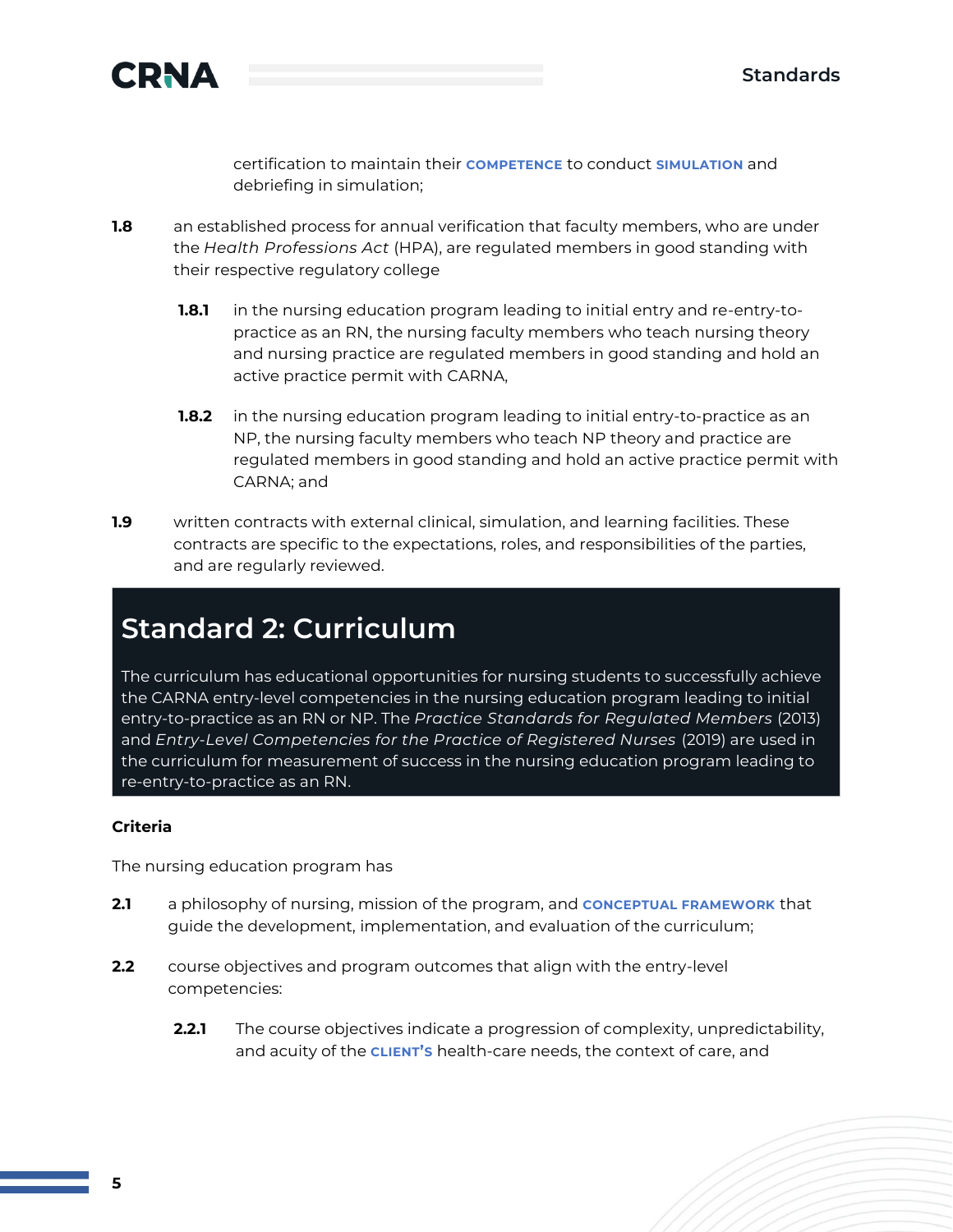

accountability of care as nursing students progress through the nursing education program;

- **2.3** an evidence-informed curriculum that incorporates emerging trends and their effect on the health-care system and client health outcomes;
- **2.4** a curriculum with a logical organizing framework that includes theoretical and application processes to enable nursing students to achieve the entry-level competencies
	- **2.4.1** in the nursing education program leading to initial entry-to-practice as an RN, the nursing courses comprise a minimum of 60 per cent of the curriculum as measured by course credits; and
- **2.5** a curriculum that incorporates theoretical and application processes to develop **CRITICAL INQUIRY** in nursing students to support professional judgement and reasoned decision-making.

### **Standard 3: Clinical, Laboratory, and Simulation Environments**

The nursing education program provides experiences for nursing students to achieve course objectives, program outcomes, and entry-level competencies that include clinical, **LABORATORY**, and simulation environments.

#### **Criteria**

- **3.1 CLINICAL PLACEMENTS** and **CLINICAL RESOURCES** that provide educational opportunities for nursing students to achieve the entry-level competencies
	- **3.1.1** in the nursing education program leading to initial entry-to-practice as an RN, the nursing students have experiences in a variety of settings, with diverse clients across the lifespan who present with a range of acuity, complexity, social **DETERMINANTS OF HEALTH**, and health care needs,
	- **3.1.2** in the nursing education program leading to initial entry-to-practice as an NP, the nursing students have experiences appropriate for their practice focus (i.e., family/all ages, adult, child, neonatal),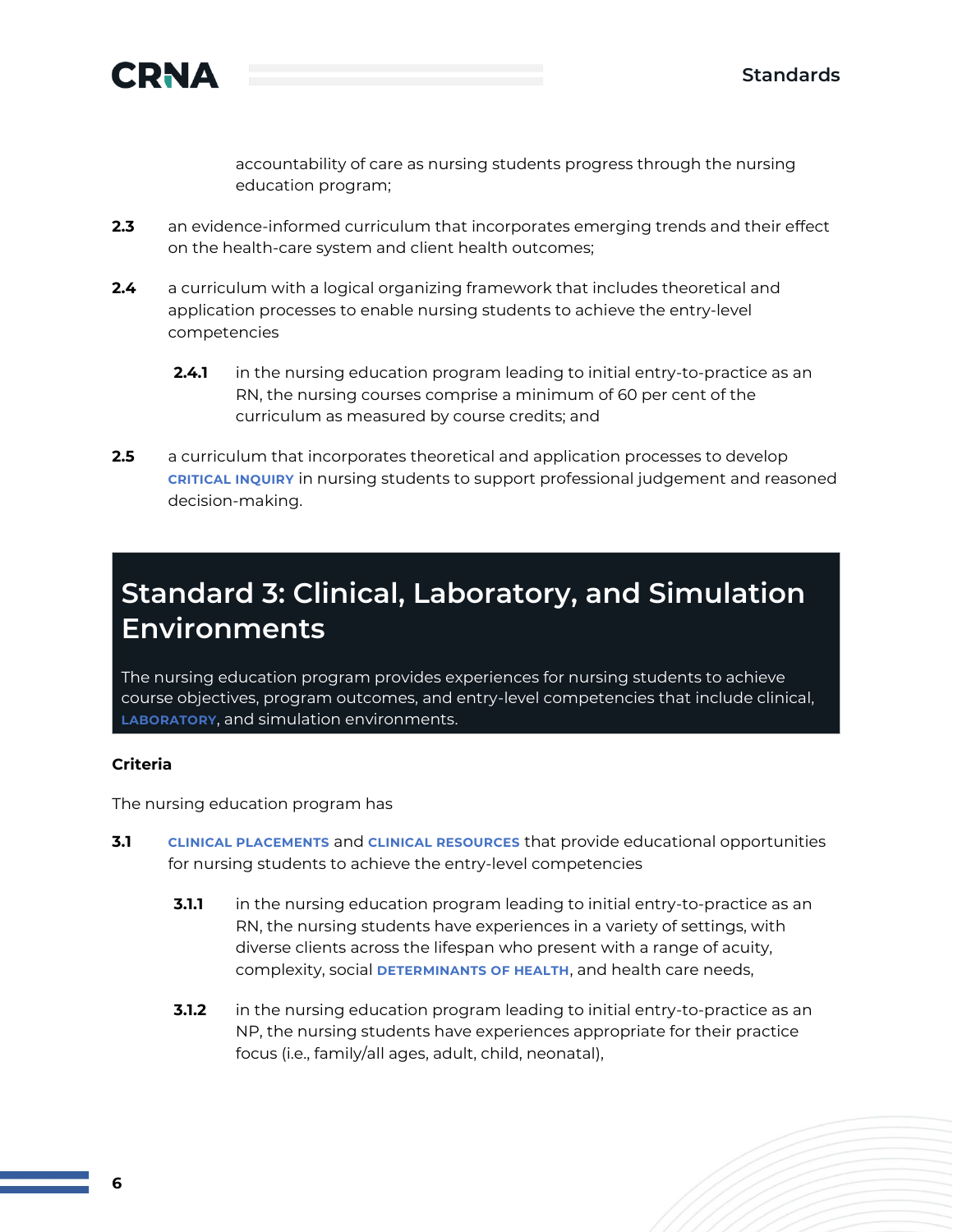



- **3.1.3** the provincial average of clinical placement hours guides the total number of clinical placement hours in the nursing education program and per course;
- **3.2** a final clinical **PRECEPTORSHIP** at the end of the nursing education program where nursing students apply theoretical concepts and consolidate their learning. There is no new foundational content introduced during the final clinical preceptorship:
	- **3.2.1** in the nursing education program leading to initial entry-to-practice as an RN, the final clinical preceptorship is a minimum of ten weeks and 350 hours of direct client care,
	- **3.2.2** in the nursing education program leading to initial entry-to-practice as an NP, the final clinical preceptorship requires direct client care in their practice focus (i.e., family/all ages, adult, child, neonatal);
- **3.3 PRECEPTORS** are regulated members in good standing and hold an active practice permit with their respective Canadian jurisdictional regulatory college where the preceptorship occurs, experientially qualified, well-oriented to the course and preceptor role, and monitored by nursing faculty members
	- **3.3.1** in the nursing education program leading to initial entry-to-practice as an RN, the preceptor is on the RN register,
	- **3.3.2** in the nursing education program leading to initial entry-to-practice as an NP, the preceptor is on the NP register. A physician may be the preceptor, only if an NP is not available;
- **3.4** nursing faculty members supervise nursing students in accordance with the CARNA **SUPERVISION** *Standards* (2019);
- **3.5** nursing faculty member to nursing student ratios in the clinical, laboratory, and simulation environments that provide optimum nursing student learning and safe client care. The following factors must be considered in determining these ratios
	- **3.5.1** course objectives, nursing students' knowledge level, clinical placements, supports in the clinical placement, clients' needs, types of clinical experiences, and the presence of a professional role model,
- **3.6** experiences for nursing students in the laboratory and simulation environments that integrate theoretical learning; and
- **3.7** policies and procedures to assure quality and consistency of simulation-based experiences for nursing students, including the development of simulations and a standardized method of facilitating and debriefing simulation experiences.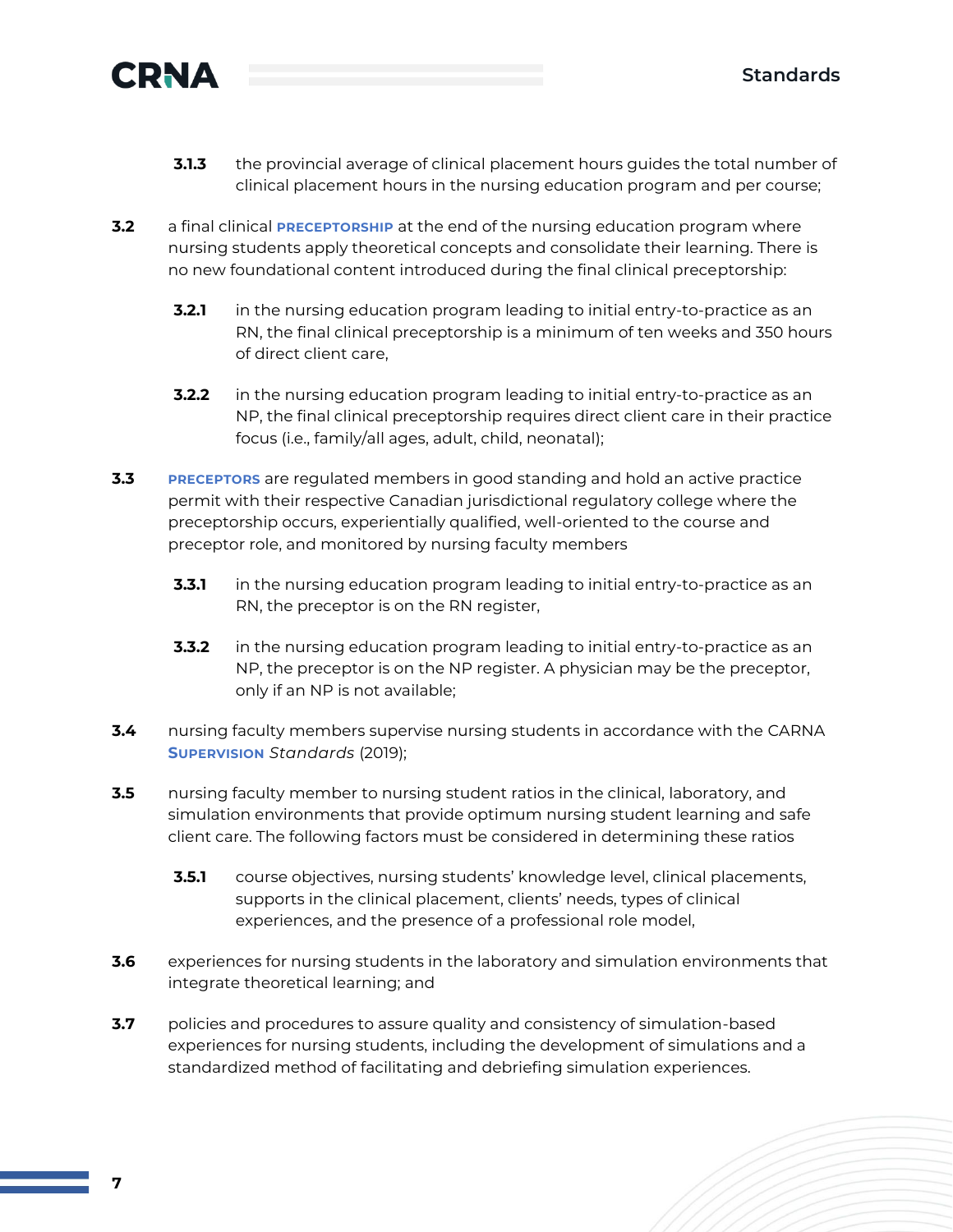

### **Standard 4: Evaluation**

The nursing education program has an established plan to evaluate the progression of nursing student achievement, course content, course delivery modes, and program outcomes.

#### **Criteria**

- **4.1** robust and comprehensive processes and strategies in place to evaluate nursing student progress;
- **4.2** formative and summative evaluations of nursing student achievement of specific course objectives;
- **4.3** nursing students who have achieved the entry-level competencies upon completion of their nursing education program;
- **4.4** processes to collect and analyze performance on the entry-to-practice exam, including a comparison with the national average;
- **4.5** systematic processes in place to evaluate curriculum and course components, and this evaluation data is reviewed and utilized for quality improvement to optimize nursing student learning and safe client care:
	- **4.5.1** Faculty members and nursing students provide feedback on the nursing education program curriculum and course components.
	- **4.5.2** Stakeholders are given opportunities to provide feedback on the nursing education program curriculum and course components.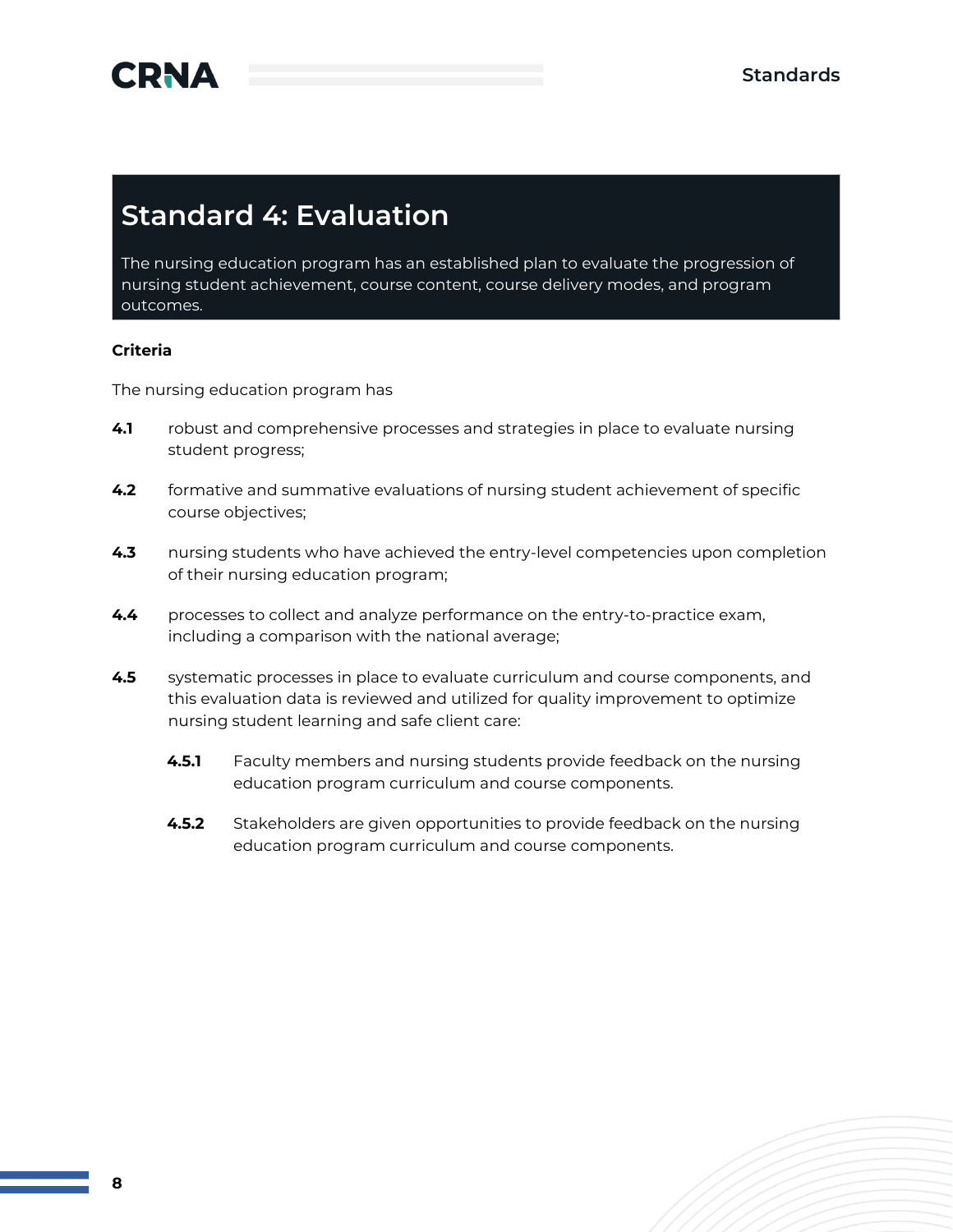

# **Glossary**

**CLIENT** – The person, patient, or resident who benefits from nursing care. A client may be an individual, a family, group, community, or population.

**CLINICAL PLACEMENTS** – The direct clinical care in settings where nursing students apply knowledge and skills.

**CLINICAL RESOURCES** – The facilities, agencies, and settings where nursing students engage in nursing practice.

**COMPETENCE** – The integrated knowledge, skills, judgement, and attributes required of a nurse to practice safely and ethically in a designated role and setting.

**COMPETENT** – The collection and application of measurable knowledge, skills, abilities, judgment, and attitudes to practice safely and ethically (Canadian Council of Registered Nurse Regulators, 2013).

**CONCEPTUAL FRAMEWORK** – A set of logically related concepts that provide the structure for the nursing education program and the development of the curriculum.

**COURSE OBJECTIVES** – The statements which describe what the nursing student is expected to achieve as a result of instruction.

**CRITERIA** – The outcomes that must be achieved in order to meet a particular standard; a standard cannot be achieved if each criterion has not been met.

**CRITICAL INQUIRY** – A process of purposive thinking and reflective reasoning where practitioners examine ideas, assumptions, principles, conclusions, beliefs, and actions in the context of nursing practice.

**CURRICULUM** – The foundational values, beliefs, and concepts; program/course outcomes/goals/objectives; and overall structure, including how learning is sequenced and built upon progressively to provide the learning experiences necessary for nursing students to achieve the entry-level competencies and practice standards (British Columbia College of Nurses and Midwives, 2020).

**DETERMINANTS OF HEALTH** – The broad range of factors that impact and determine individual and population health such as a person's individual characteristics and behaviours, the social and economic environment, and the physical environment (Government of Canada, 2020).

**ENTRY-LEVEL COMPETENCIES (NP)** – The specific knowledge, skills, abilities, and judgment required for a newly-graduated NP to meet the minimum requirements for entry-to- practice (Nurses Association of New Brunswick, 2010).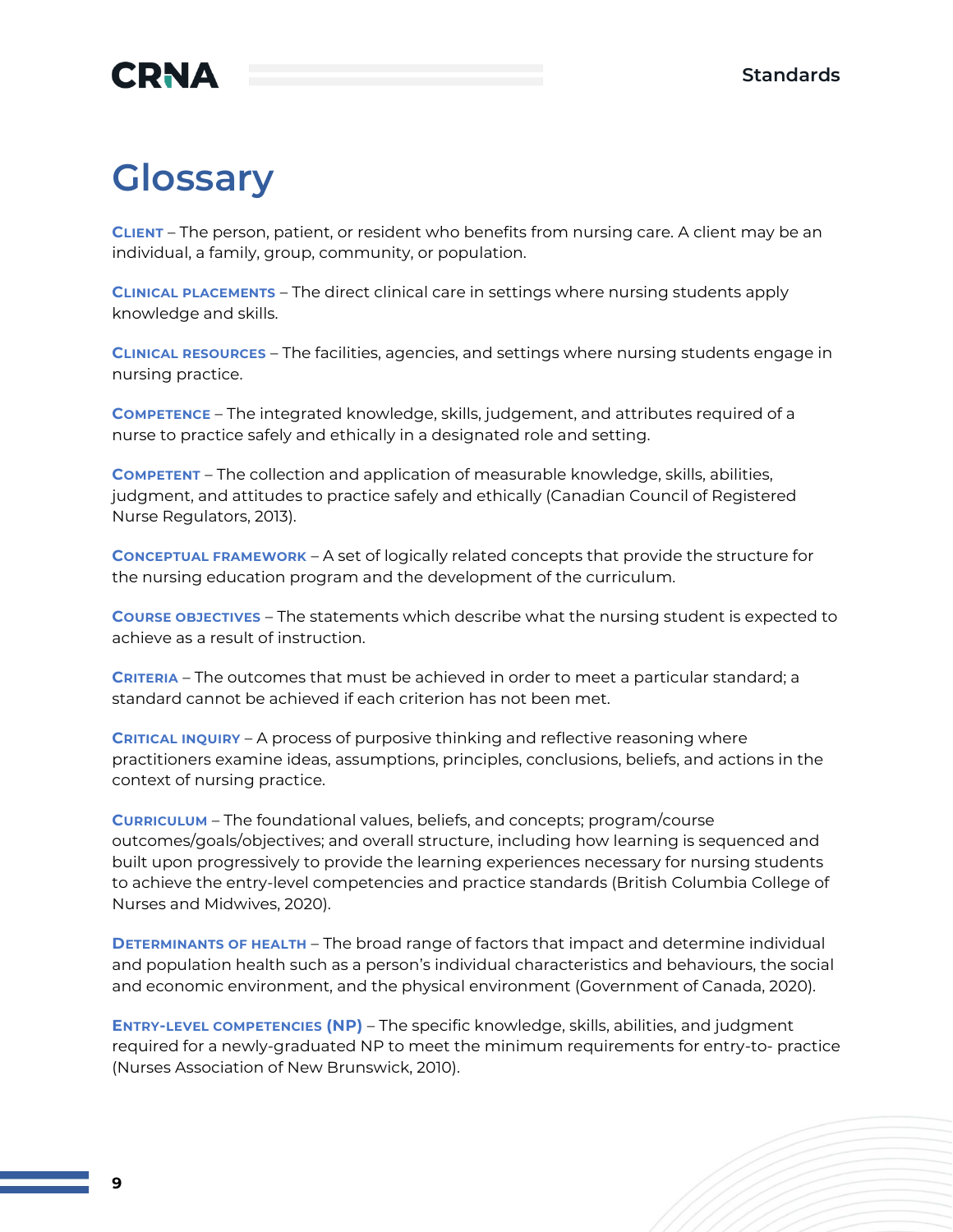

**ENTRY-LEVEL COMPETENCIES (RN)** – The observable abilities of an RN at entry-level that integrates the knowledge, skills, abilities, and judgment required to practice nursing safely and ethically (CARNA, 2019).

**FACULTY** – The teaching and administrative staff and those members of the administration having academic rank in an educational institution in Alberta. Nursing faculty members are those who teach the nursing theory and practice in the nursing education program are regulated members in good standing and hold an active RN practice permit with CARNA. Non-nursing faculty members are those who teach the non- nursing content in the nursing education program.

**LABORATORY** – An educational setting that is not a clinical placement, but where nursing students practice nursing skills and competencies in a simulated setting.

**NURSING PRACTICE** – A synthesis of the interaction among the concepts of persons, health, environment, and nursing. It is a direct service provided to a variety of patient/client populations throughout the life cycle, as well as groups and communities. The nursing practice context is any setting where a nurse-patient/client relationship occurs with the intention of responding to the need or requests for nursing service. Caring is an integral part of this service. In the event that patients/clients are unable to respond to the nurse on their own behalf, the term patient/client shall refer to the family or significant others (HPA, 2005).

**NURSING STUDENT** – A person enrolled in an approved nursing education program leading to initial entry-to-practice as an RN, re-entry-to-practice as an RN, or initial entry-to- practice as an NP.

**NURSING THEORY** - Based on an ethic of caring and the goals and circumstances of those receiving nursing services, registered nurses apply nursing knowledge, skill, and judgment to teach nursing theory and practice (HPA, 2005).

**PRECEPTOR(S)** – An experienced regulated member who functions as a role model for a nursing student and provides transitional role support via a collaborative, collegial relationship. In conjunction with a nursing faculty member, the preceptor is responsible for mentoring, supervising, and evaluating the nursing interventions of a nursing student during the final clinical preceptorship.

**PRECEPTORSHIP** – The clinical placement that occurs at the end of the nursing education program where nursing students fully integrate concepts from the curriculum. This placement has a preceptor to student ratio of 1:1 (may have more than one preceptor). Simulation, workshops, conferences, or other similar professional development opportunities cannot take the place of any preceptorship hours.

**PROGRAM** – A planned, coordinated group of activities, including the system of resources and structures to deliver the curriculum to ensure the achievement of the course objectives, program outcomes, and entry-level competencies.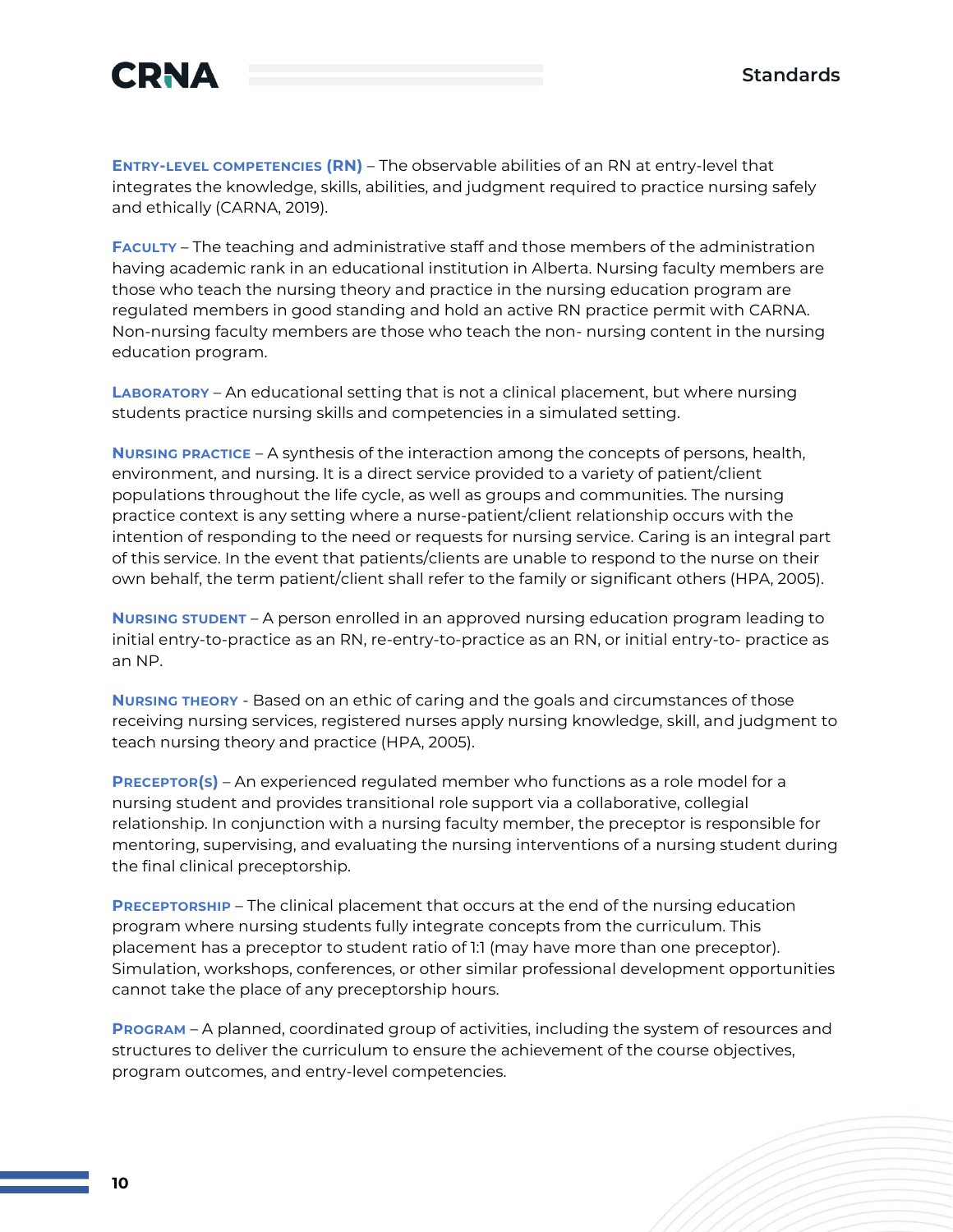

**PROGRAM OUTCOMES** – The expected end results of a curriculum that describes the specific knowledge, skills, or attitudes that the nursing students are required to achieve by the completion of the nursing education program.

**REGULATED MEMBER** – A registered member of a regulated health profession authorized to perform certain restricted activities and governed by the standards of their College.

**REQUISITE SKILLS AND ABILITIES** – The basic skills and abilities to achieve the entry-level competencies required by nursing students for progression through a nursing education program and for initial entry-to-practice as a generalist RN in Alberta.

**SIMULATION** – An educational strategy in which a particular set of conditions are created or replicated to resemble authentic situations that are possible in real life (International Nursing Association for Clinical & Learning [INASCL], 2016).

**SIMULATION-BASED EXPERIENCE(S)** – A broad array of structured activities that represent actual or potential situations in education, practice, and research. These activities allow nursing students to develop or enhance knowledge, skills, and/or attitudes and provide an opportunity to analyze and respond to realistic situations in a simulated environment (INASCL, 2016).

**STANDARDS** – A set of authoritative statements that describe the minimum requirements for approving a nursing education program. The nursing education program approval standards are the basis by which the actual performance of a nursing education program is measured for approval.

**SUPERVISION** – The consultation, guidance, and oversight by a regulated member in the practice setting. Supervision may be direct, indirect, or indirect remote (CARNA, 2019).